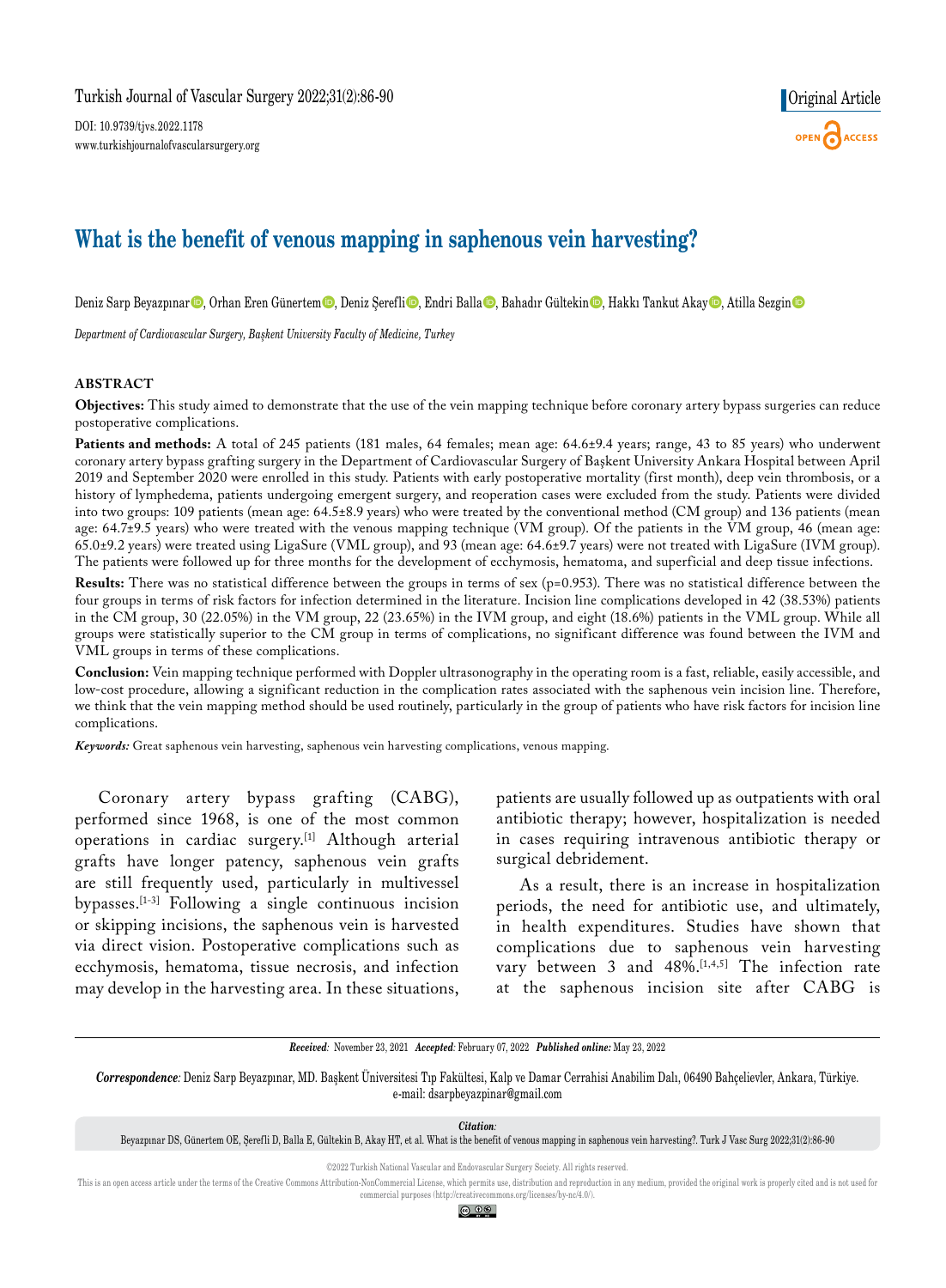between 4 and 18%.[6] According to the data of the Society of Thoracic Surgeons (STS), hospitalizations due to complications of saphenous harvesting site accounted for 4.5% of hospitalizations related to complications after CABG in 1999.[7-9]

Vein mapping is a technique used to determine the anatomy, course, and quality of the saphenous veins of the patients with ultrasonography before surgery. It is noninvasive, cheap, and applied in the operating room or ward bed. Evaluating whether the saphenous vein is thrombosed, sclerotic, aneurysmatic, or has an inappropriate calibration helps physicians to choose the best graft for the patient.[8] Shortening of the incision length, reduction in the duration of harvesting, and rate of postoperative incisional complications can be achieved due to this technique.[8,10]

This study aimed to demonstrate that the venous mapping technique is more advantageous in terms of postoperative complications by comparing the patients in whom we applied the venous mapping technique with those we operated on with the conventional method.

# **PATIENTS AND METHODS**

The venous mapping study included 245 patients (181 males, 64 females; mean age: 64.6±9.4 years; range, 43 to 85 years) who underwent CABG surgery in the Department of Cardiovascular Surgery of Başkent University Ankara Hospital between April 2019 and September 2020. Patients with early postoperative mortality (first month), deep vein thrombosis, or a history of lymphedema, patients undergoing emergent surgery, and reoperation cases were excluded from the study. Patients were divided into two groups: 109 patients (mean age: 64.5±8.9 years) who were treated by the conventional method (CM group) and 136 patients (mean age: 64.7±9.5 years) who were treated with the venous mapping technique (VM group). Of the patients in the VM group, 46 (mean age: 65.0±9.2 years) were treated using LigaSure (VML group), and 93 (mean age: 64.6±9.7 years) were not treated with LigaSure (IVM group).

The patients were followed up for three months for the development of ecchymosis, hematoma, and superficial and deep tissue infections. Ecchymoses detected by inspection, palpable hematomas in the subcutaneous tissue diagnosed in ultrasonographic evaluation, skin rash, local temperature increases, superficial skin infections requiring antibiotic use

with or without dehiscence in the incision, and deep-tissue infections requiring surgical debridement were considered as significant complications. Surgical techniques that were utilized are described in the following paragraphs.

#### **Conventional method**

The saphenous vein was harvested 1 cm above the medial malleolus of the ankle. After a 5 to 6 cm incision, a 3 to 4 cm tunnel was created, and a second 5 to 6 cm incision was performed, which was continued until the knee level. If necessary, the same procedure was applied to the other leg. Skin incisions were made with a scalpel, and the subcutaneous tissue was dissected with a scissor. No flap was removed in any of the patients. The lateral branches were tied with a 4/0 silk suture, and the distal portion of the side branches was clipped.

#### **Vein mapping technique**

Vein mapping was performed with Doppler ultrasound after anesthesia induction in the operating room. Saphenous vein calibration, sclerosis, and thrombosis were evaluated. If the measured saphenous vein diameter was below 2 mm or above 6 mm, that part of the vein was not used. The locations of saphenous vein branches were marked preoperatively. Afterward, incisions were made in the areas where the branches were located. Tunnels were created as extended as possible between these incisions. As in the conventional method, branches of the saphenous vein were tied with 4-0 silk, the distal parts were clipped, and the saphenous vein harvesting was started at the ankle level.

#### **No-touch vein mapping technique**

Vein mapping was performed as described in the previous paragraph. Incisions were made as in the standard vein mapping technique. After the skin was incised, the subcutaneous tissue was dissected with LigaSure (Covidien Japan Inc., Tokyo, Japan), and the saphenous vein was removed with the surrounding tissue using the no-touch technique.

#### **Skin closure and wound care**

Bleeding control was provided in all patient groups with a hemoclip and electrocautery. In all patients, subcutaneous tissue was closed continuously with 2-0 Vicryl suture (polyglactin 910; Ethicon Inc., Somerville, NJ, USA), and skin was closed subcutaneously with 4/0 Vicryl suture. After a sterile wound dressing, an elastic bandage was applied to all patients. Antibiotic prophylaxis was performed with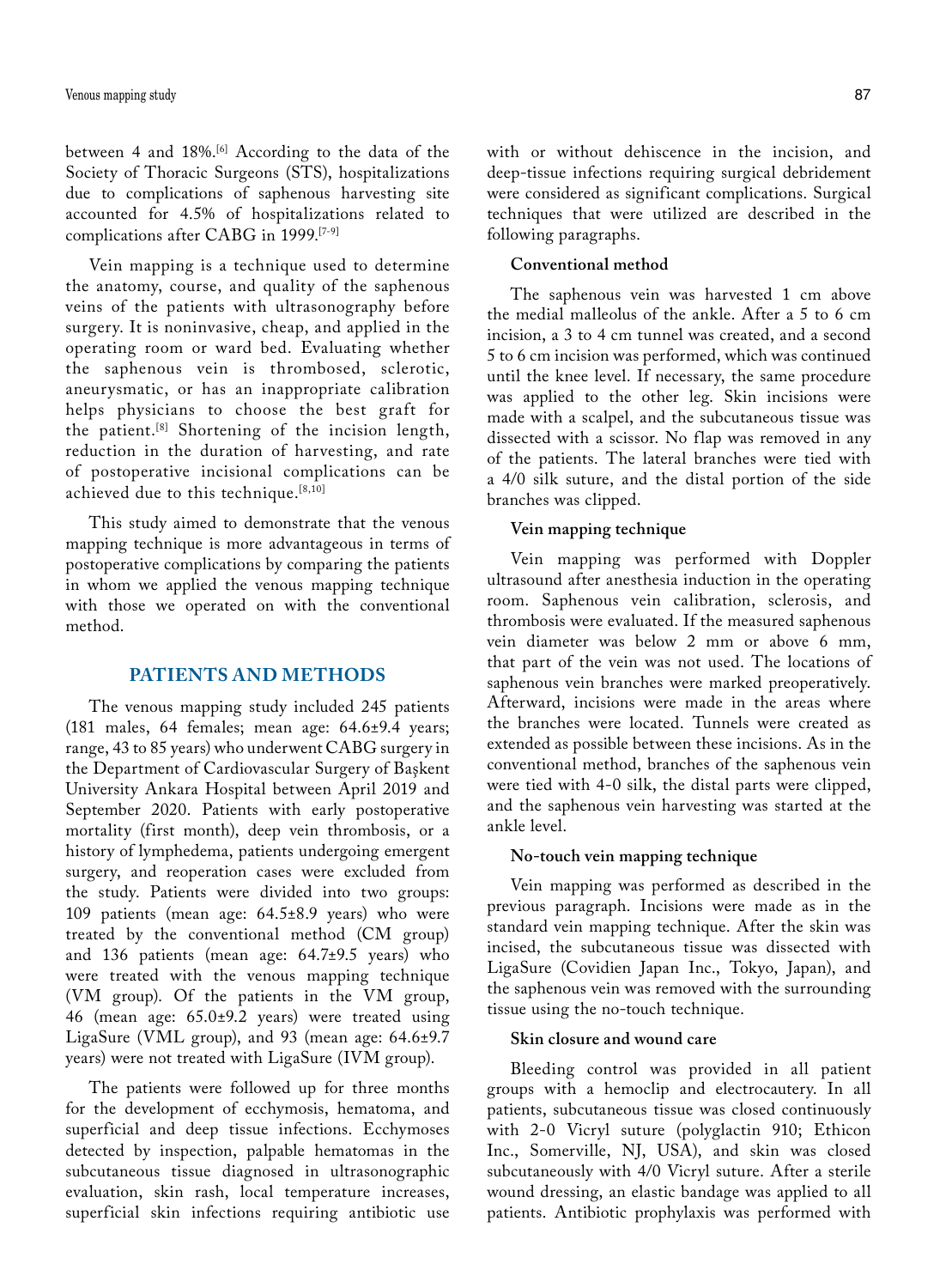cefazolin sodium routinely. Wound dressings were opened on the postoperative first day, and hematoma control was performed. The elastic bandage application was continued in the presence of a hematoma. In addition, all patients were put on antiembolic stockings in sizes varying according to the leg diameter from the first postoperative day until discharge, and the patients were switched to compression stockings under the knee with a pressure of 18-21 mmHg at the time of discharge.

#### **Statistical analysis**

Statistical analysis was performed with IBM SPSS version 25.0 software (IBM Corp., Armonk, NY, USA). Pearson chi-square test was used in the comparison of categorical data. Mann-Whitney and Fisher-Freeman-Halton exact tests were used when necessary, depending on the assumptions, and the places used were also specified, the interpretation does not change. A  $\rho$  value of >0.05 was considered statistically significant.

# **RESULTS**

There was no statistical difference between the groups in terms of sex  $(p=0.953)$  or age  $(p=0.965)$ . Body mass indexes (BMIs) of 49 patients in the CM group, 57 in the VM group, 38 in the IVM group, and 19 in the VML group were below 25. The number of pre-obese patients (BMI 25-29.9) was 31 in the CM group, 43 in the VM group, 30 in the IVM group,

and 13 in the VML group. The number of obese patients (BMI ≥30) was 29 in the CM group, 36 in the VM group, 25 in the IVM group, and 11 in the VML group. The mean BMI was 28.3±4.5 in the CM group, 28.0±4.6 in the VM group, 28.0±4.9 in the IVM group, and 28.2±4.1 in the VML group. There was no statistically significant difference in the BMI between the groups (p=0.867; Table 1). There was no statistical difference between the four groups in terms of risk factors for infection determined in the literature. Incision line complications developed in 42 (38.5%) patients in the CM group, 30 (22.1%) in the VM group, 22 (23.7%) in the IVM group, and eight (18.6%) patients in the VML group. The remaining three groups were statistically superior to the CM group in terms of complications (VM *vs.* CM, IVM *vs.* CM, VML *vs.* CM; p=0.005, p=0.005, p=0.024, respectively). No significant difference was found between the IVM and VML groups in terms of these complications (p=0.630).

In the early postoperative period, ecchymosis occurred in 23 (21.1%) patients in the CM group, 22 (16.2%) in the VM group, 16 (17.2%) in the IVM group, and six (14%) in the VML group, with no significant difference between the groups (p=0.553). Hematoma developed in the postoperative period in 11 (10.1%) patients in the CM group, eight (5.9%) in the VM group, six (2.5%) in the IVM group, and two (4.7%) patients in the VML group, with no significant difference between the groups

| Table 1. Clinical and demographic parameters among the subgroups |          |      |             |      |                |      |                 |      |       |
|------------------------------------------------------------------|----------|------|-------------|------|----------------|------|-----------------|------|-------|
|                                                                  | $\rm CM$ |      | VM          |      | <b>IVM</b>     |      | VML             |      |       |
|                                                                  | n        | $\%$ | $\mathbf n$ | $\%$ | $\mathbf n$    | $\%$ | $\mathbf n$     | $\%$ | $\,p$ |
| Number of patients                                               | 109      |      | 136         |      | 93             |      | 43              |      |       |
| Sex                                                              |          |      |             |      |                |      |                 |      | 0.953 |
| Male                                                             | 80       | 73.4 | 99          | 72.8 | 67             | 72   | 32              | 74.4 |       |
| Female                                                           | 29       | 26.6 | 37          | 27.2 | 26             | 28   | 11              | 25.6 |       |
| Smoking                                                          | 38       | 34.9 | 44          | 32.4 | 29             | 31.2 | 15              | 34.9 | 0.839 |
| Hyperlipidemia                                                   | 64       | 58.7 | 78          | 57.4 | 53             | 57   | 25              | 58.1 | 0.969 |
| Diabetes mellitus                                                | 57       | 52.3 | 71          | 52.2 | 49             | 52.7 | 22              | 51.2 | 0.986 |
| COPD                                                             | 16       | 14.7 | 22          | 16.2 | 15             | 16.1 | 7               | 16.3 | 0.949 |
| CRF                                                              | 11       | 10.1 | 14          | 10.3 | 9              | 9.7  | $\bf 5$         | 11.6 | 0.940 |
| Heart failure                                                    | 14       | 12.8 | 18          | 13.3 | 12             | 12.9 | $6\phantom{.}6$ | 14   | 0.982 |
| Hypothyroidism                                                   | 8        | 7.3  | 11          | 8.1  | 8              | 8.6  | 3               | 7    | 0.925 |
| IABP use                                                         | 5        | 4.6  | 8           | 5.9  | $\overline{4}$ | 4.3  | 4               | 9.3  | 0.382 |
| <b>PVD</b>                                                       | 32       | 29.5 | 40          | 29.4 | 28             | 30.1 | 12              | 27.9 | 0.966 |

CM: Conventional method; VM: Venous mapping; IVM: Venous mapping subgroup harvesting without LigaSure; VML: Venous mapping subgroup harvesting with LigaSure; COPD: Chronic obstructive pulmonary disease; CRF: Chronic renal failure; IABP: Intraaortic baloon pump; PVD: Periferik vascular disease.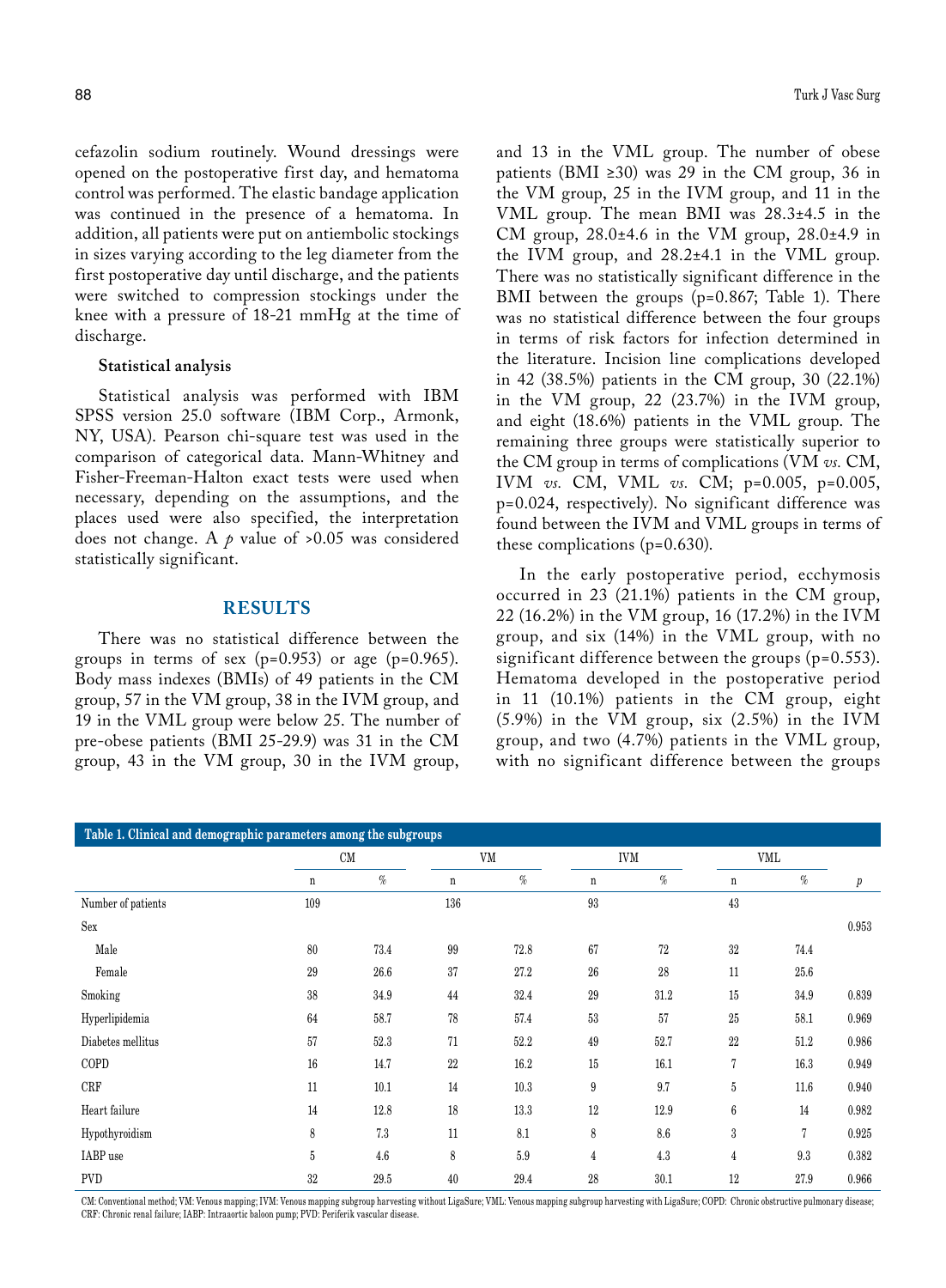(p=0.442). There were 20 (18.3%) patients with wound infection in the CM group, 18 (13.2%) patients in the VM group, 14 (15.1%) patients in the IVM group, and four (9.3%) patients in the VML group, with no statistically significant difference between the groups (p>0.05). Superficial wound infection occurred in 17 (15.6%) patients in the CM group, 15 (11.1%) patients in the VM group, 11 (11.8%) patients in the IVM group, and four (9.3%) patients in the VML group, with no significant difference between the groups (p=0.528). Wound infection requiring deep debridement or intervention in the postoperative period occurred in five (4.6%) patients in the CM group, four (2.9%) in the VM group, three (3.2%) in the IVM group, and one (2.3%) in the VML group, with no statistically significant difference between the groups (p=0.908).

### **DISCUSSION**

The length of the incisions made during conventional saphenous vein harvesting in CABG surgery, together with some risk factors of the patient, causes wound complications in the postoperative period, which increases the risk for significant comorbidity in the patients and leads to an increase in hospitalizations and health care expenses. Therefore, new techniques are used for the preparation of saphenous vein grafts with the contribution of technological developments. The main goal of this attempt is to reduce postoperative complications, shorten the duration of hospitalization, increase patient satisfaction, and reduce health expenditures. According to studies, risk factors for incision site complications can be listed as follows: age, sex, a BMI greater than 30, a low left ventricular ejection fraction corresponding to heart failure (<35%), diabetes mellitus, chronic obstructive pulmonary disease, chronic renal failure or renal dysfunction, peripheral artery disease, intra-aortic balloon use, hyperlipidemia, hypothyroidism, flap removal, lymphedema, deep vein thrombosis, and tobacco use. $[2,11,12]$ 

It has been shown that the incidence of complications associated with the incision line is between 3 and 43.8%.<sup>[1-5]</sup> DeLaria et al.<sup>[5]</sup> demonstrated that hospitalizations due to the saphenous vein harvesting incision line complications developing in the postoperative period cause a significant increase in health expenditures. In a study by Yun et al.,<sup>[13]</sup> saphenous vein harvesting via conventional long incision significantly increased

postoperative complications. They also defined cellulitis, lymphangitis, drainage, edema, pain, hematoma, skin necrosis, and infection as common complications. It was stated that health expenses, hospital stay, and patient dissatisfaction increased due to these complications.<sup>[13]</sup> Luckraz et al.<sup>[10]</sup> demonstrated the benefits of revealing the anatomy and course of the saphenous vein in the preoperative period using the venous mapping technique with Doppler ultrasonography, which decreased the risk of flap removal during harvesting and postoperative hematoma development. In a considerable number of studies in the literature, preoperative venous mapping technique has been utilized to determine the branching locations, possible duplications, the presence of venous insufficiency, and saphenous vein quality before surgery, allowing the size of the planned incisions to be made accordingly, increasing patient satisfaction and comfort, and decreasing in-hospital stay and complications.[5,10,11,14]

Cohn and Korver<sup>[15]</sup> stated that performing Doppler ultrasonography under operating room conditions is a fast, easy, cheap, and applicable method for using an ideal saphenous vein as a graft. In addition, it was mentioned that this method reduces surgical dissection, incision sizes, loss of time, saphenous vein wastage, and incision complications. Belczak et al.<sup>[16]</sup> stated that the rate of complications associated with saphenous vein incision line was 31% in patients operated on with a conventional method, while this rate decreased to 25% in the group with intermittent incision without venous mapping. Furthermore, in the study conducted by Gelape, <a>[17]</a> while the risk of developing complications was 30% with conventional incision, this risk decreased to 12% with the venous mapping technique. In our study, while the rate of incisionrelated complications was 38.5% in the CM group, it was 22.05% in patients for whom we preferred the venous mapping technique. In the subgroups of patients who underwent venous mapping, this rate was 23.65% in the VM group and 18.6% in the VML group.

There was a statistically significant difference between the CM group and the VM group in terms of complication development (p<0.005). Although there is no statistically significant difference between the IVM and VML groups, we think that a significant difference can be demonstrated in studies conducted in larger patient groups.

Studies have revealed that the saphenous vein preparation duration is significantly shortened in